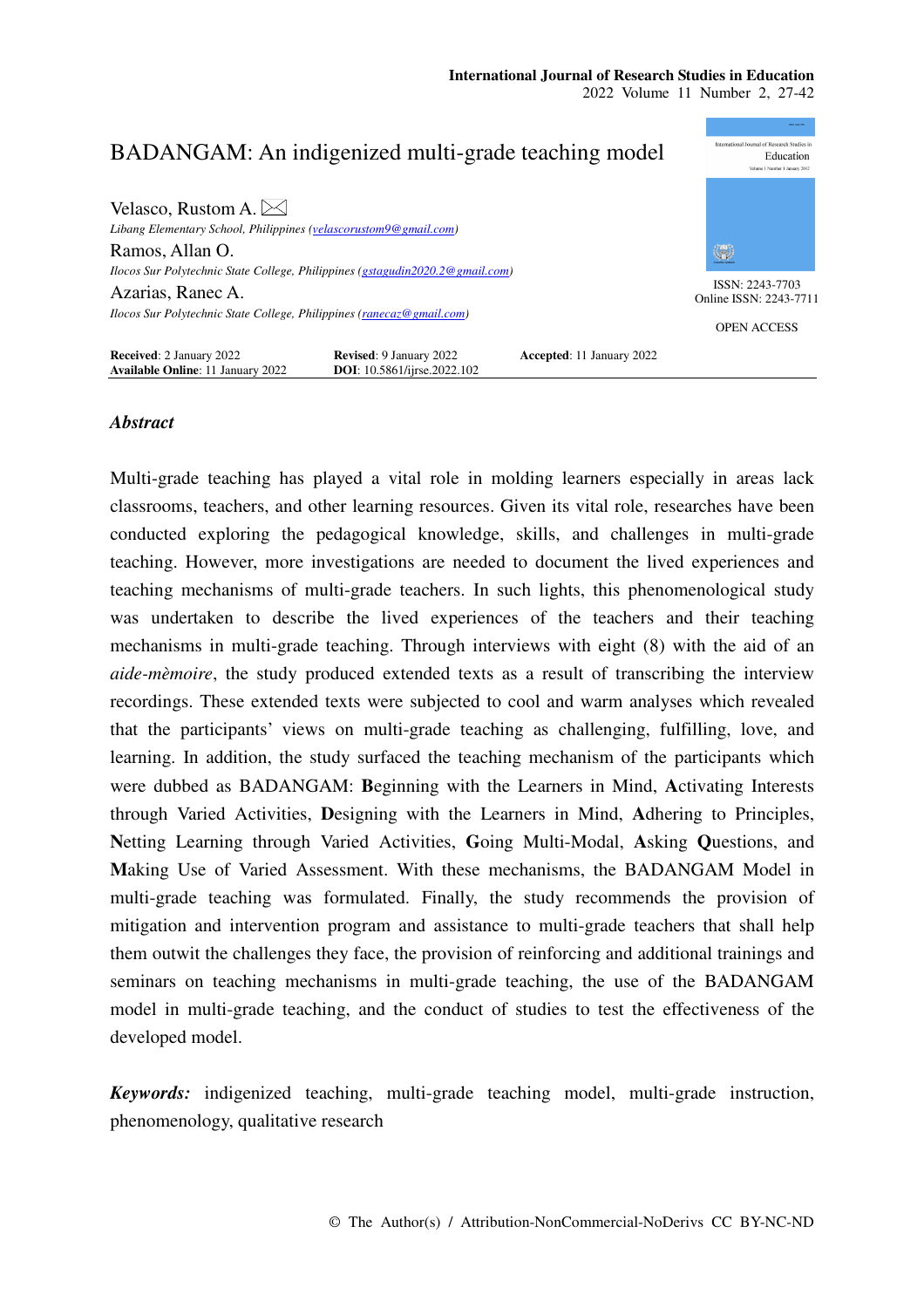## **BADANGAM: An indigenized multi-grade teaching model**

#### **1. Introduction**

In the education sector, multi-grade teaching is a scenario that reveals various realities concerning learning and teaching. It has been used in many countries around the globe, especially in rural areas of developing countries to make access for children to an in-depth primary education. Some attribute it to the geographical oddities, the social economic peculiarities, and the lack of adequate school infrastructure and personnel. Lucidly, it is commonly implemented in remote areas due to the shared circumstances of teacher shortage and relatively small numbers of students (Triwiyanto, 2017).

In addition, multi-grade teaching is a practice in which learners from different age, skill, and class level continue their education and training together in the same class and are taught by one teacher because of various reasons such as lack of teacher, lack of school, and low number of student (Ilter, 2015). It is one strategy to promote all children's access to education especially in the remote or rural areas. Due to this, it was executed many years ago in numerous countries around the world to achieve the goals of the education for all (Thephavongsa, 2018). Likewise, the UNESCO (2015) stated that it is an important way to help nation reach their internationally mandated education for all as a result multi-grade has been established worldwide. However, it is necessary to support multi-grade teachers in providing quality education for students.

Clearly, multi-grade teaching means to teach learners of different grades, ages and abilities in the same group. It is different from mono-grade teaching in which students within the same grades are seemed to be more similar in term of age and ability (Haq *et al.*, 2017). Apparently, a class that contains learners of a single grade level and mixed abilities differentiate a mono-grade teaching.

Furthermore, Belleza and Feliciano (2018) articulated that the multi-grade program in Philippine plays a significant role in improving the quality of educational services and learning outcomes of learners specifically in remote and underserved rural communities of the country. Accordingly, it has been proven that multi-grade classes when given appropriate interventions, and their teachers provided with materials and appropriate training on affective approaches, can perform in accordance to standards. This highlighted the fact need to invest in recalibrating and upgrading the multi-grade education of the Philippines. After all, multi-grade schools have been established worldwide, and it is imperative to support teachers so they can provide a quality education to their learners (Taole & Cornish, 2017).

Unfortunately, Joubert and Jordaan (2010) underscored that teacher training programs and curriculum support programs have not been developed to support multi-grade teachers. Accordingly, most rural children adopt the disposition of their families and communities, who in most cases are unschooled and have very poor literacy skills. In fact, Downey *et al*. (2008) noted that students at rural schools are more likely to be poor and to rank in the bottom quintile for learning.

Meanwhile, challenges on multi-grade teaching were revealed (Naparan & Castañeda, 2021; Taole & Cornish, 2017; Sampson & Condy, 2016; Blease & Condy, 2015). These include teaching learners who are of diverse backgrounds and grade level. Also, teachers are often than not required to double time in terms of lesson preparation and delivery. Likewise, the process of teaching different grade levels in one classroom is an exhausting task. Nonetheless, researchers revealed intrinsic and extrinsic challenges that confront multi-grade teachers. Moreover, the challenges in multi-grade teaching are even aggravated by the existing scarcity of learning materials and other resources. In fact, the Department of Education (DepEd) data showed shortages that the agency is yet to meet such as 13,995 classrooms, 88,267 teachers; 235 million instructional and other learning materials; 2.2 million school seats for 2016 and 66,492 sets – each seat with 45 seats and 1 teacher's desk; and 44,538 computer packages (Umil, 2017). Likewise, Intal (2018) stated that buildings, facilities and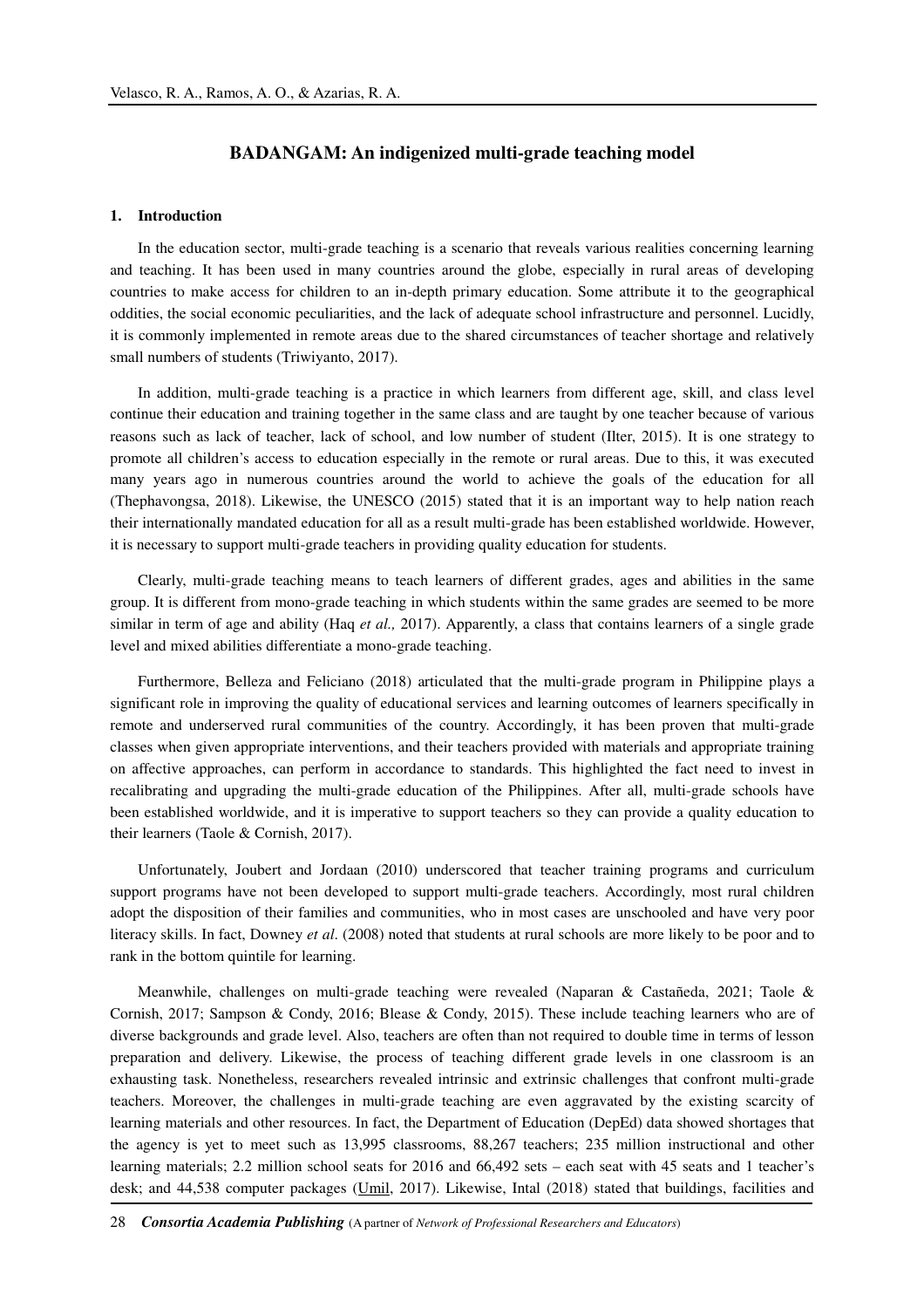supplies are lacking. In the past years, it is undeniable that DepEd continuously address the said problems, but it is still far from being totally solved. Schools in the country still face similar problems.

Meanwhile, the accessible and available literatures on multi-grade instruction explored, described, and revealed evidently the knowledge, skills, and challenges of multi-grade teachers. The reviewed literatures also revealed that need to investigate the lived experiences of multi-grade teachers and their mechanisms in teaching. In such lights, this study was conceptualized.

Enthused by the abovementioned discussions on multi-grade instruction, the researcher found it imperative to describe multi-grade teaching of Cervantes District in Cervantes, Ilocos Sur. It is to note that the said district has a long history of offering multi-grade education in far-flung areas. Through this study, it is hope that the first hand experiences of multi-grade teachers provide a deeper understanding and more eidetic portrait of the context of multi-grade education.

#### *1.1 Statement of the Problem*

This study aimed to provide a clearer picture of multi-grade teaching of Cervantes District in Cervantes, Ilocos Sur from the experiences and perspectives of multi-grade teachers. Specifically, it sought answers to the following:

- $\triangleright$  What are the lived experiences of multi-grade teachers in teaching multi-grade learners?
- What mechanisms do multi-grade teachers employ in terms of: designing lessons; developing teaching aids; delivering lessons; and assessing learners?
- What teaching model in multi-grade teaching can be formulated for Cervantes District?

#### **2. Methodology**

This qualitative study utilized phenomenology as its research design. The participants, whose consents were secured, were chosen using criterion sampling in which two criteria were set. First, the teachers have taught for at least two years and are still teaching in a multi-grade classroom in any of the public elementary school of Cervantes District in Cervantes, Ilocos Sur. Second, they are willing to be interviewed and to participate in the study. With these criteria 13 teachers were identified, but the interviews ended with eight (8) multi-grade teachers when saturation of data was reached. Upon saturation of data, the interview recordings were transcribed to arrive at extended texts which were subjected to spot checking for accuracy of data. The study also employed members checking procedures through follow interviews, checking of the interview transcripts by the participants, and presentation of results to the participants (Azarias *et al*., 2020). Finally, the extended texts were subjected to cool and warm analyses leading to the development of the output of the study.

#### **3. Discussion**

#### *3.1 Lived Experiences of Multi-Grade Teachers*

Findings in this paper described the sharing of the teachers, who were coded as T for anonymity, on their lived experiences as multi-grade teachers. The opulence and depth of the extended texts afforded the researcher to identify the essence of their lived experiences as multi-grade teachers. Though the experiences happened in different contexts, the commonalities and picture of multi-grade teaching were identified through the cool and warm analyses.

In answering the first problem of the study, the answers of the participants on questions covering their lived experiences were subjected to cool and warm analyses. In the analyses and interpretation of the extended texts,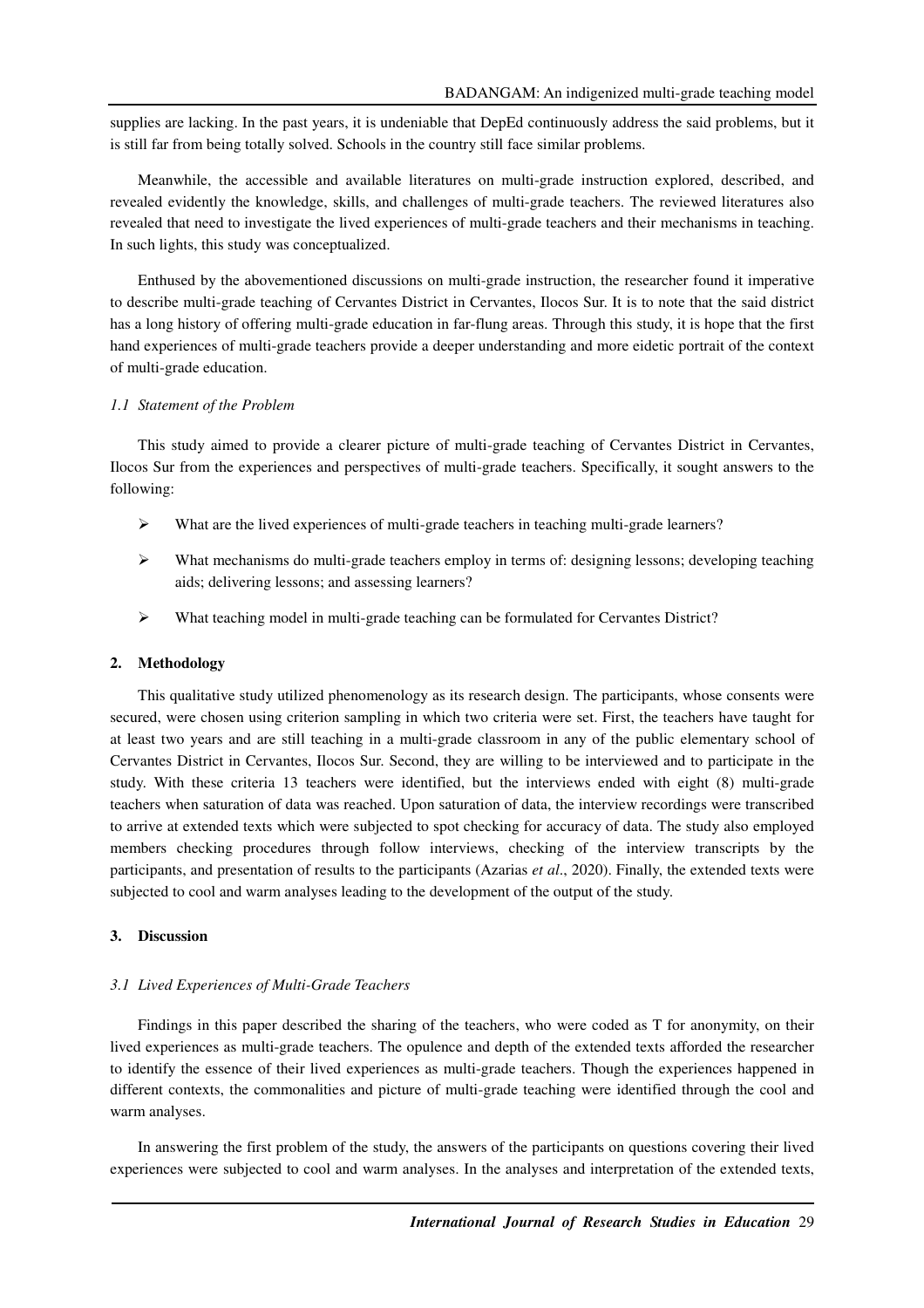four themes emerged which were dubbed as the four M's: Multi-Grade Teaching as Challenging, Multi-Grade Teaching as Fulfilling, Multi-Grade Teaching as Love, and Multi-Grade Teaching as Learning.

**Multi-Grade Teaching as Challenging**. In the lights of the experiences of the participants, the first theme was formulated to highlight that teaching in a multi-grade context entails struggles. The challenges shared by the participants primarily focused on handling diversities in class, dealing with learners' behaviors, teaching learners simultaneously, and new teaching-learning environment. The sample verbalizations below support the claim.

*As a multi-grade teacher, I can say that it is not easy, but you know after the hardships I feel fulfillment. It's not easy because you know, I have to teach learners in different levels. It's not the typical classroom which is one grade level only. Added to the challenge is the diversity of my learners especially that they are kids. You know how kids behave when you do not attend to them. They have different behaviors. Some are naughty and playful while others are cry babies, so I have to consider all these. (T1)* 

*So you see, it is not that easy because I get to prepare lessons for two grade levels. I have to teach them simultaneously. I have to handle differences among my learners. It's very challenging, (T2)* 

*Teaching multi-grade for the first time is not that easy because as a beginner in the field, I still didn't have enough knowledge on the strategies in handling multi-grade class. In my case, it felt like I was submerged in hot water with bagoong because I did not know where to begin. I felt different emotions at the very first day of my multi-grade life. (T4)* 

*To be a multigrade teacher is like conquering a vast ocean with gradual, huge waves coming to you. Many challenges come to my way sometimes I am not prepared but I am willing to take risks. (T8)* 

The finding supports Erden (2020) who revealed that teachers teaching at multi-graded classrooms found multi-graded teaching difficult and challenging. Likewise, Naparan and Castaňeda (2021) discussed that teachers find it challenging to hone the skills of students coming from multiple grade levels, and they need to manage their time well for them to help better the learners of different year levels. Also, the finding of the study conforms to the study of Taole and Cornish (2017) which stated that teachers in multi-grade schools are confronted with significant challenges as they have to teach two or more age groups simultaneously and possibly more than one curriculum subject. Similarly, the finding supports Blease and Condy's (2015) discussion which stated that multi-grade teachers usually experience problems with students' skills, such as difficulty in writing and other academic problems. Despite the challenging nature of multi-grade teaching as the participants shared, their vigor and passion manifested while they described experiences during the interviews.

Finally, one can only assume the difficulties teachers and students experience while teaching and learning take place in multi-graded classrooms (Erden, 2020). Teachers, in the lights of the challenges they face, truly depend on their professionalism on teaching, their knowledge, which they define their knowledge as deep contextual, reflexive and adaptive, helping them to activate teaching and learning (Ramrathon & Ngubane, 2013). Thus, training is needed to develop teachers' professional and personal competencies (Cadosales, 2017).

**Multi-Grade Teaching as Fulfilling**. The previous theme suggests negative vibe in multi-grade teaching. Interestingly, the participants lucidly shared more positive views on multi-grade teaching. One of these is the second theme which accentuates the fulfillment they feel as multi-grade teachers. The sense of fulfillment centered on seeing the transformation among their learners. As verbalized:

*With the difficulties of teaching them, I find happiness and fulfillment because at the end of the day you see them learn to read, write, do math, sing, act, dance, and show good values. I see them transform everyday compared to their versions when I first met them. (T1)*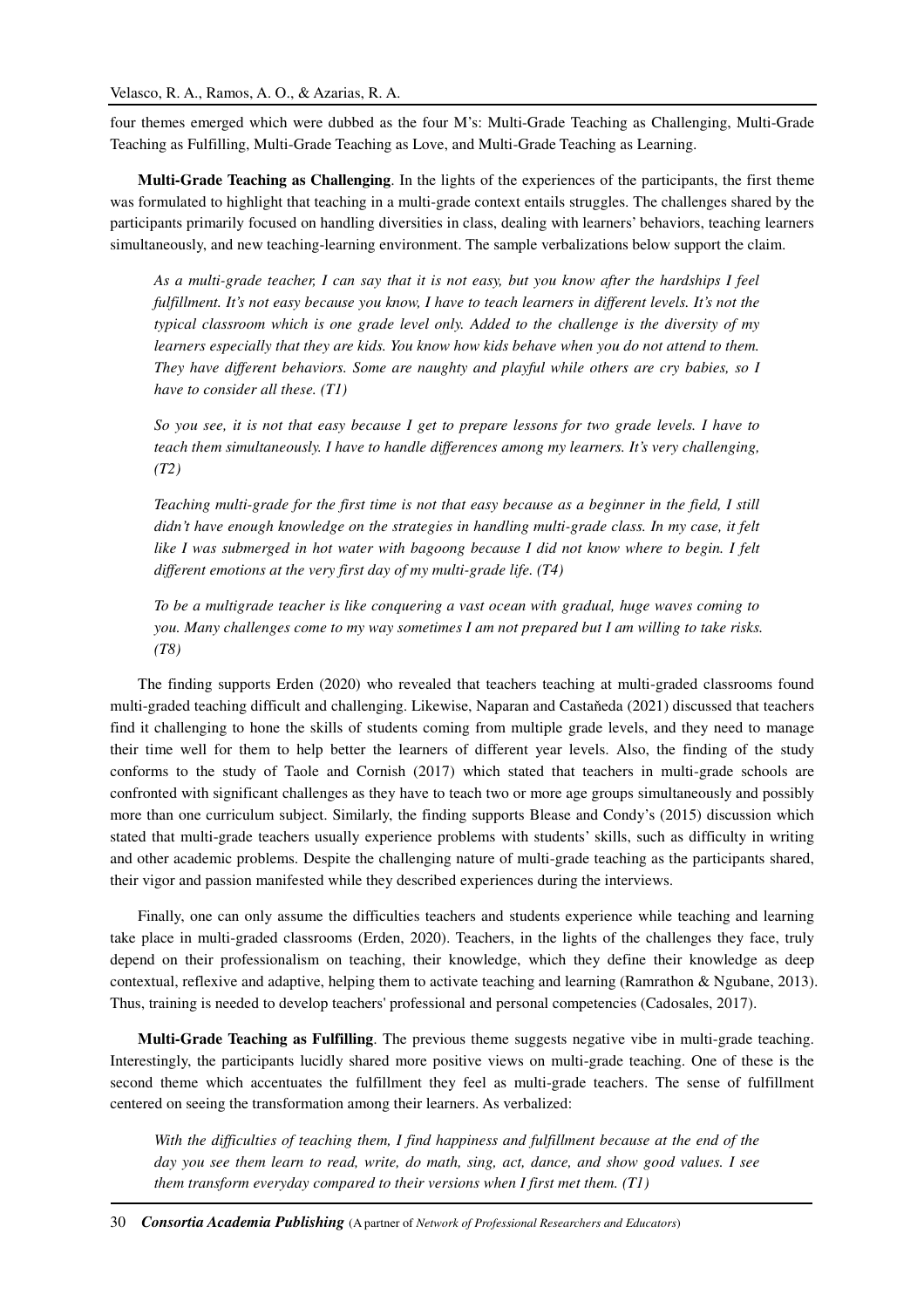*… but you know it's always fulfilling because I get to see the growth in my learners. I get to see them being able to read, write, sing, do math which they don't know before they become my pupils. That is the reward of all the challenges and problems of being a multi-grade teacher. (T2)*

*It is fulfilling when you see your learners learn how to read, write, solve basic mathematics, dance sing, and smile despite the academic stress. (T3)* 

*Teaching multi-grade is also rewarding when your pupils and parents appreciate your effort and patience in teaching kids. (T5)* 

*It is not easy, but you know I am happy. I am always fulfilled especially when I see the transformations of my learners from a blank slate to people who can read, write, have values, can communicate, or do basic math. It is fulfilling because I am learning many things not only from my seminars but more on my teaching. (T6)* 

Clearly, the participants related their fulfillment or satisfaction as multi-grade teachers to the development or learning that their learners show in the course of their exposure to multi-grade instruction. This supports Falken' (2021) who underscored the fulfilling part is when a learner gains new insight and then becomes excited. Similarly, the fulfilling part of being a teacher is when teachers can influence the new generations and mold them for a better future, in a major way setting a positive example (Falken, 2021; Zechariah, 2002). Consequently, Braithwaite *et al*. (2017) articulated that only a few teachers that being a teacher is something they regret doing the common reason is that they find fulfillment in influencing students and helping them in shaping the future.

Notably, the positive outlook of the participants on multi-grade teaching is indicative of the satisfaction they have despite the fact that it is challenging. Teachers who feel good about themselves and their profession have a positive attitude on the job, which, of course, also positively affects their students (Dennis, 2012). Satisfied teachers were also more likely to be involved in activities at the school site and participate in school activities (Weiqi, 2007). Also, satisfied teachers offer higher instructional quality and better learning support for their students (Kunter *et al*., 2013). The fulfillment shared by the participants suggests also their strong commitment to the job as multi-grade teachers because they make that their learners learn something from them despite the challenging nature of multi-grade teaching. In fact, Blömeke *et al*. (2017) and Klassen and Chiu (2011) also shared that teacher who demonstrates stronger job commitment and are less prone to leave the profession.

**Multi-Grade Teaching as Love**. In the lights of the challenges that participants met, they still view multi-grade teaching as love. According to them, the love they have for teaching in multi-grade setting keeps them from leaving their posts as multi-grade teachers. Their love also allows them to withstand the tests of being multi-grade teachers. In fact, the best thing about teachers is that they do love teaching despite all the challenges and hardships they face regularly (Falken, 2021). This characterizes the theme. To support the claim, the statements below are excerpted from the extended texts.

*The experiences of being a multi-grade teacher is love because if I don't love it, I will never succeed or grow as a teacher. The fact that I don't only attend to one type of learner every day and I am still here show that I love what I am doing. When you don't love it, you can't survive. When you put your heart into it, you will never be questioned. I may not be the best, but I am surely loving being a multi-grade teacher and that is beyond questioning. In fact, when you become a multi-grade teacher, you learn a lot that cannot be learned from the four corners of the classrooms. (T1)* 

*For me, experiencing those experiences is a product of my love and passion for teaching. I cannot endure the hardships or difficulties of the mission if I don't love what I am doing. As a teacher, you have to love all aspects of teaching be it be stress, problems, happiness, complaints*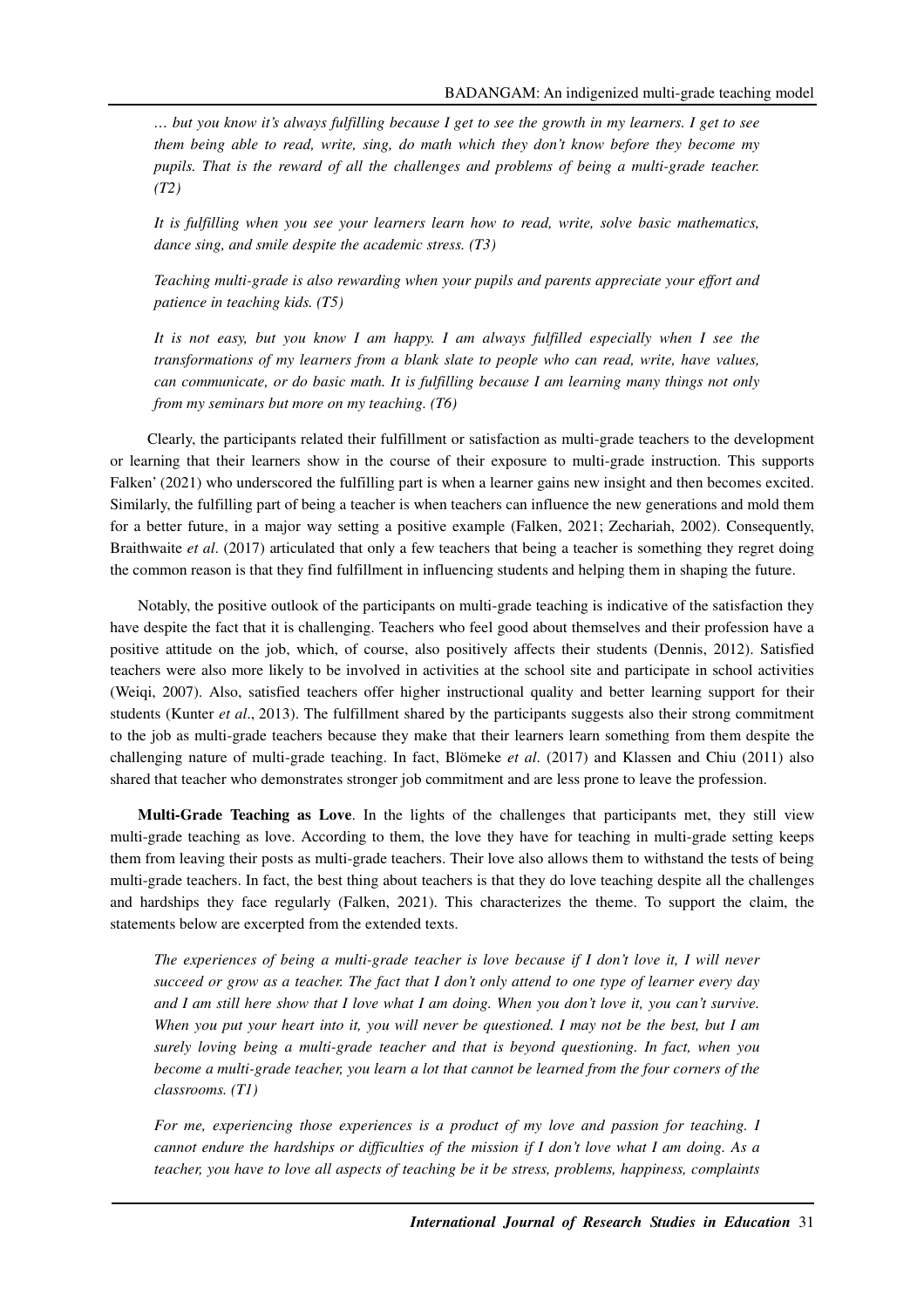*and among others because I took oath to be a teacher. (T2)* 

*The experiences of being a multi-grade teacher is I can say that it is a test of patience, love for teaching, and flexibility. It's a test of patience because I am teaching children and you know their nature. They are naughty and playful. It's a test of love for teaching because it brings me to a point when I seem to falter. It's just like I want to give up because imagine I am teaching two levels sometime three if kinder is included. But the more I teach, the more I love teaching. (T3)* 

Apparently, love for teaching is a vital ingredient in their survival and success as multi-grade teachers. Hough (2018) highlighted that one can teach basic skills without love, but to truly make a difference in a student's life, there needs to be love. Accordingly, love sees teaching as an art where we explore different ways of connecting to subject matter and to students, and it brings patience and understanding, which are so important in teaching

Evidently, the verbalizations of the participants suggest their strong passion for teaching that is also a vital component of their positive attitude towards multi-grade teaching amidst the challenges that it offers. Serin (2017) articulated that passionate teachers are committed to creating an effective learning environment and increase the learning potential of students. Accordingly, passion contributes to creativity, thus passionate teachers have more thinking skills and can easily produce new ideas.

**Multi-Grade Teaching as Learning**. Through the verbalizations and answers of the participants, multi-grade teaching is viewed as learning. Being exposed in multi-grade setting allows the participants to learn skills and knowledge they need as teachers. Also, they also enhanced their knowledge and skills as they teach in multi-grade setting. These picture the theme. The verbalizations below justify the formulation of the theme.

*You know, being a multi-grade teacher gives you a lot of things, both pedagogic and life lessons. I learn things I never knew before ... In short, I learn how to become a teacher and what teaching is all about because you know the best teachers I think are those that are able to experience how to become superteacher in multi-grade classroom because patience, skills, talents, and creativity are being tested every day. (T2)* 

*Knowledge I have gained from teaching multi-grade learners or from multi-grade classroom setting are the following: a. learners' diversity must be determined prior to the development of instructional resources; b. knowledge in instructional material development; c. knowledge in ICT or use of modern technology; d. using theory in practice/applying theories to teaching; e. patience is the first to keep in mind in teaching multi-grade (T3)* 

*I've become better in managing my time and designing lessons… time management and being flexible in giving activities (T5)* 

*I learned to apply all theories and teachings from my college, masters and seminars that I had. I learned new technology to use in teaching. I learned to manage my time. I have improved my organizing skills. I become good in communicating using the mother tongue and English. I improved my classroom management skills and many more. I have become a teacher who understands my learners and technology that they are in. (T6)* 

The abovementioned statements revealed the pedagogical knowledge and skills of the multi-grade teachers as a result of their education and experiences as multi-grade teachers. Mentioning those knowledge and skills means that the participants find this knowledge or skills imperative in their lives as multi-grade teachers. These refer to the specialized body of knowledge concerned with creating effective teaching and learning environments for each and every student (Schleicher, 2016). Knowledge of how to structure learning objectives, how to plan a lesson, how to evaluate a lesson, knowledge of effective use of allocated time and strategies for differentiated instruction, and knowledge of how to design tasks for formative assessment are examples of these pedagogical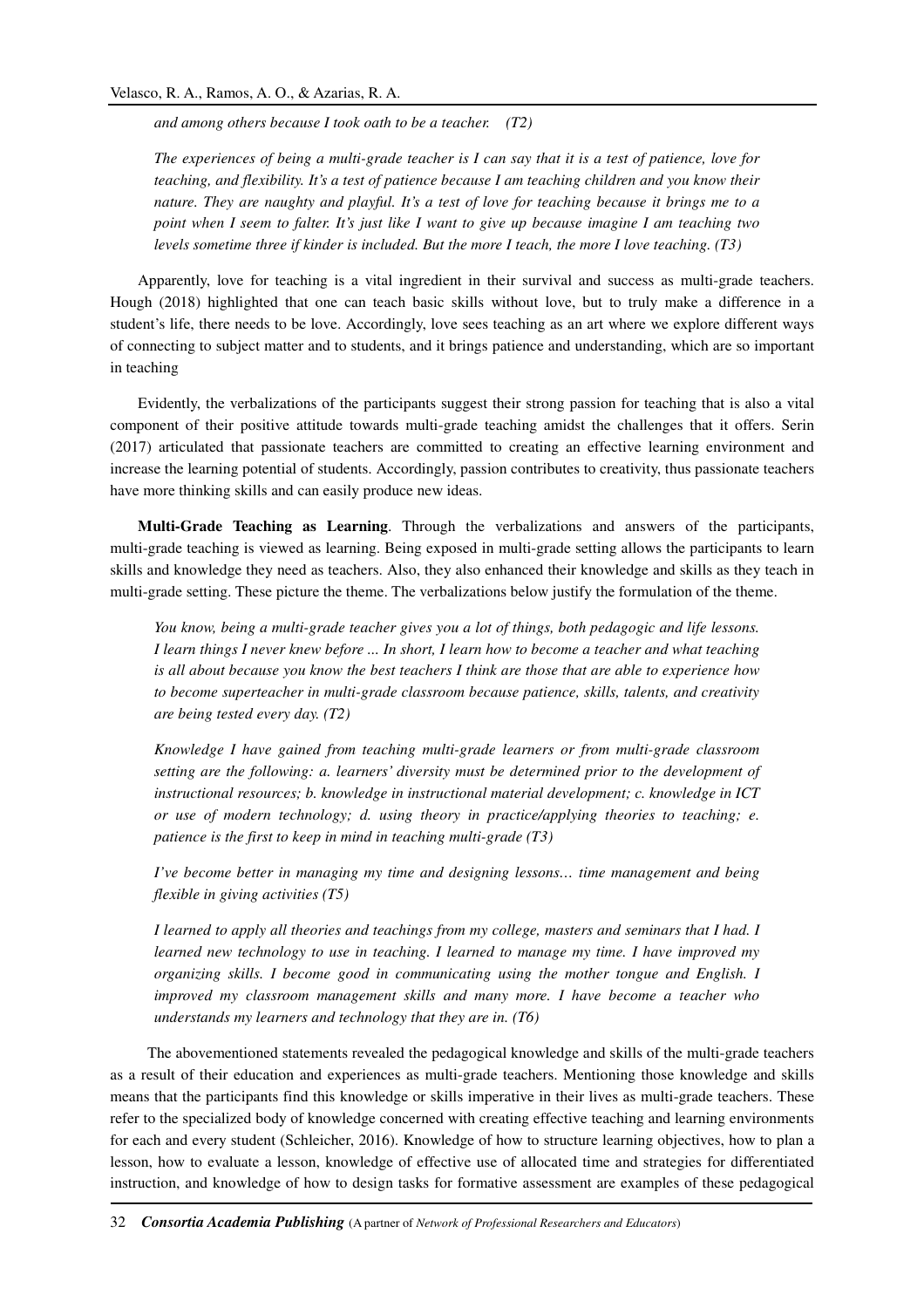knowledge.

Notably, the sharing of the participants accentuates the reality that teaching is a perpetual pursuit. Teachers learn more as they teach. In fact, Silver (2018) forwarded that teachers need to be lifelong learners and take advantage of the many professional development opportunities that are available for them to expand their repertoire of teaching strategies. Accordingly, excellent teachers regularly adjust and adapt their approach as they reflect on their experiences and improve upon them throughout their careers. Also, Braithwaite *et al*. (2017) stated that aside from teaching in subject area of specialization, teachers learn many things like being a coach, running a school club, and being guidance counselors.

# *3.2 Multi-Grade Teachers' Mechanisms in Designing Lessons, Developing Teaching Aids, Delivering Lessons, and Assessing Learners*

 As multi-grade teachers, the participants shared their mechanisms in terms of designing lessons, developing teaching aids, delivering lessons, and assessing learners. The cool and warm analyses of the extended texts as products of the sharing of the participants yielded eight themes which were tagged as **BADANGAM**. In designing lessons, the teachers employ two mechanisms: **B**eginning with the Learners in Mind and **A**ctivating Interests through Varied Activities. In developing teaching aids, they resort to two mechanisms: **D**esigning with the Learners in Mind and **A**dhering to Principles. In delivering the lessons to their learners, they utilize three mechanisms: **N**etting Learning through Varied Activities, **G**oing Multi-Modal, and **A**sking **Q**uestions. In assessing learners, the participants articulated the use of varied assessments; thus, the theme **M**aking Use of Varied Assessment emerged.

**B**eginning with Learners in Mind. In the teaching and learning process in multi-grade setting, learners are always put in the fore front of the pedagogical wheel. This describes the first theme for the mechanism of participants in designing their lessons. To support the claim, the verbalizations of the participants are excerpted below.

*As I stated, I consider my learners' backgrounds so that all the activities can fit their learning styles or preferences. I have to vary activities so that they will not be bored. (T1)* 

*As I said, I always put my learners first. Then everything will go smoothly. I need to know them. I need to see how they learn. I need to know their styles, their family backgrounds and others so that I know what activities to give and what teaching materials to use. (T2)* 

*I have to make sure that my objectives are attainable and suited to my pupil's level, interest and the competencies that they must acquire. The class size, learners' background, learner's diversity level of my learners should be considered.(T3)* 

*I consider their interest because sometimes I cannot proceed to the lesson without considering it. I also consider the time, their level and the availability of materials to be used in teaching. (T4)* 

*I consider my learner's differences; their level, background, time, interest, religion. (T5)* 

*As they always say, put your learners first. That is what I do. I consider my learners. I need to know their backgrounds. (T6)* 

*their background, level, time and interest … they are the main concern in teaching learning process (T7)* 

The verbalizations of the participants accentuate that profiling and understanding learner's background is the key to a well-design lessons. Walton-Fisette (2010) articulated that getting to know and understanding students should be the primary purpose of teaching. This means that learners are always put in the center of the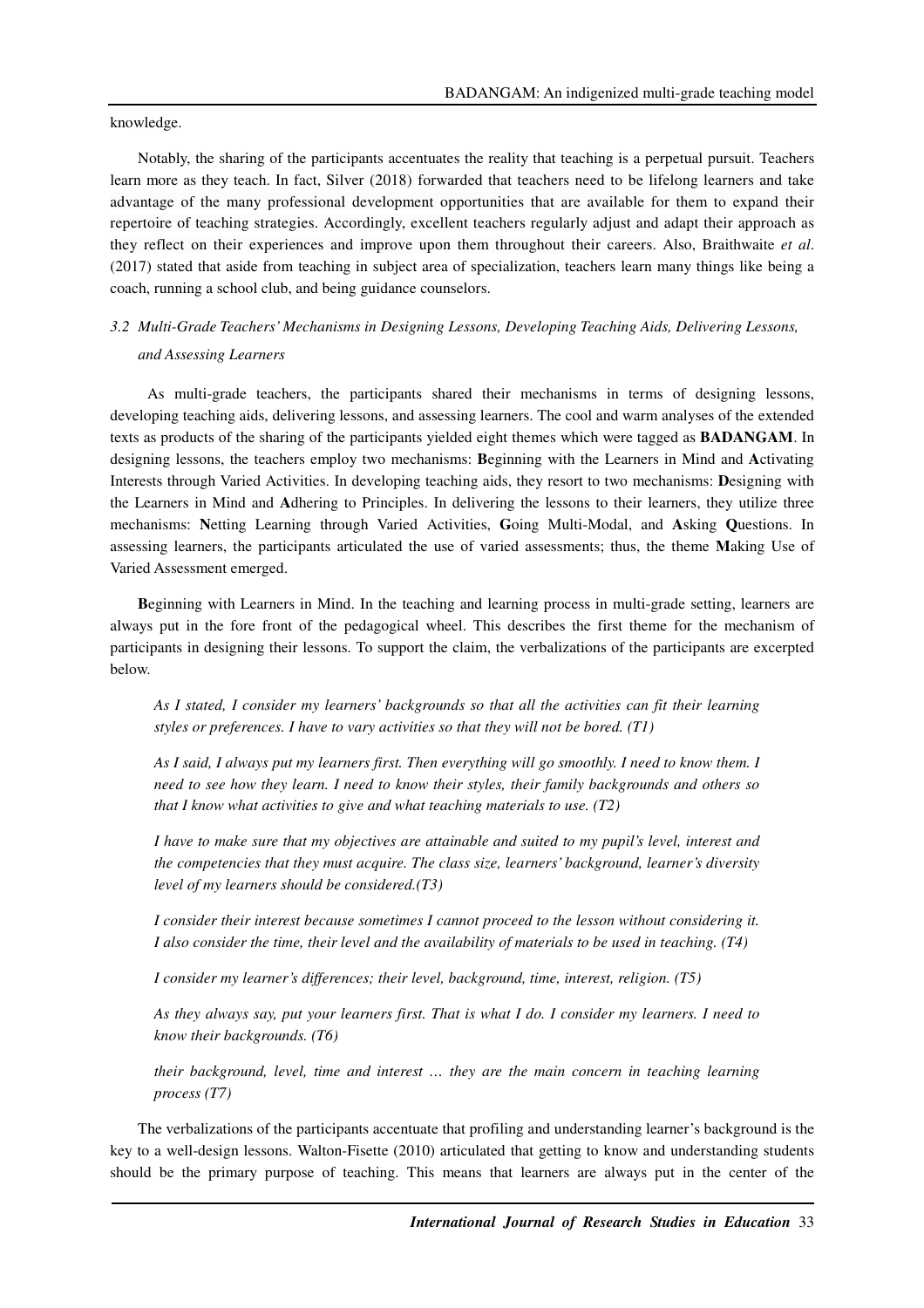### Velasco, R. A., Ramos, A. O., & Azarias, R. A.

educational realms. Putting them as the center of lesson designing helps teachers determine the things that should be incorporated in the designing and delivery of instruction. In this way, better aligned instruction can also help to achieve equity goals by ensuring that no child is left behind (Rodriguez-Segura *et al.*, 2020).After all, Erden (2020) stressed that each student's diversity, complexity, gender, age, family background, socioeconomic background, language level, abilities, skills and special education should be well known by the multi-graded classroom teachers to produce better learning because a student may learn through peers, self-directed, cooperatively and/or various learning styles.

**A**ctivating Interests through Varied Activities. As teachers design their lessons for their multi-grade learners, they design and use various activities to make sure that engagement and participation in their classrooms pervade. Through this mechanism, the interests of their learners are secured. As verbalized:

*Usually games and drills because they are kids they are not adults that they enjoy lecture pure discussion. Remember children get bored easily. (T1)* 

*I have to engage them. I have to let them recite or participate. I give games and drills. I let them play as they learn. I don't confine them inside my class… I give games, drills, quizzes, performance tasks, and I let them recite through question and answer. (T2)* 

*Playing games (bingo games, word hunting, word puzzle, building blocks, snake and ladder), drawing, painting, singing, dancing, reading with a partner, role playing (kankana-ey), sharing (on Mondays or after holidays), bring me, storytelling. (T3)* 

*Drawing and dancing make them express themselves in the most productive way. (T4)* 

*My learners love to dance, sing, draw, and spell words that is why we do those activities every day. (T5)* 

*Usually let them watch a short film. It's just like reading a story to them that I frequently ask questions before proceeding to the next event. Another thing is solving basic math problems on the board. Whoever answers first their team gets a point. Since they are very active, they like to sing, dance, jump and other physical activities. (T8)* 

Similarly, Renninger and Bachrach (2015) discussed that triggering interest can be achieved through activities and the learners' characteristics. The participants viewed the use of varied activities as imperative component of multi-grade lesson designing. Their verbalizations imply that using varied or differentiated methods and strategies is to facilitate the learning of all students. In fact, Burke (2021) mentioned that this is finding ways to make lessons appeal to students with different interests, experiences, abilities, and learning styles.

**D**esigning with Learners in Mind. Like the mechanism of participants in designing their lessons, they also share that the diversity among their learners serves as the basis in designing their teaching aids. The backgrounds of their learners guide them in determining the appropriate teaching aids to be used in their classes. The statements below justify.

*I think the basic rules is to consider my learners' background, learners' level, learners' learning style. (T1)* 

*In designing the teaching aids, I profile my learners. I observe how they learn. (T6)* 

*I always consider their level which includes their age, IQ and interest, and environment. (T7)* 

*Learner's level and cultural background, ((when the teacher was asked about things she considers in developing teaching aids)) (T8)*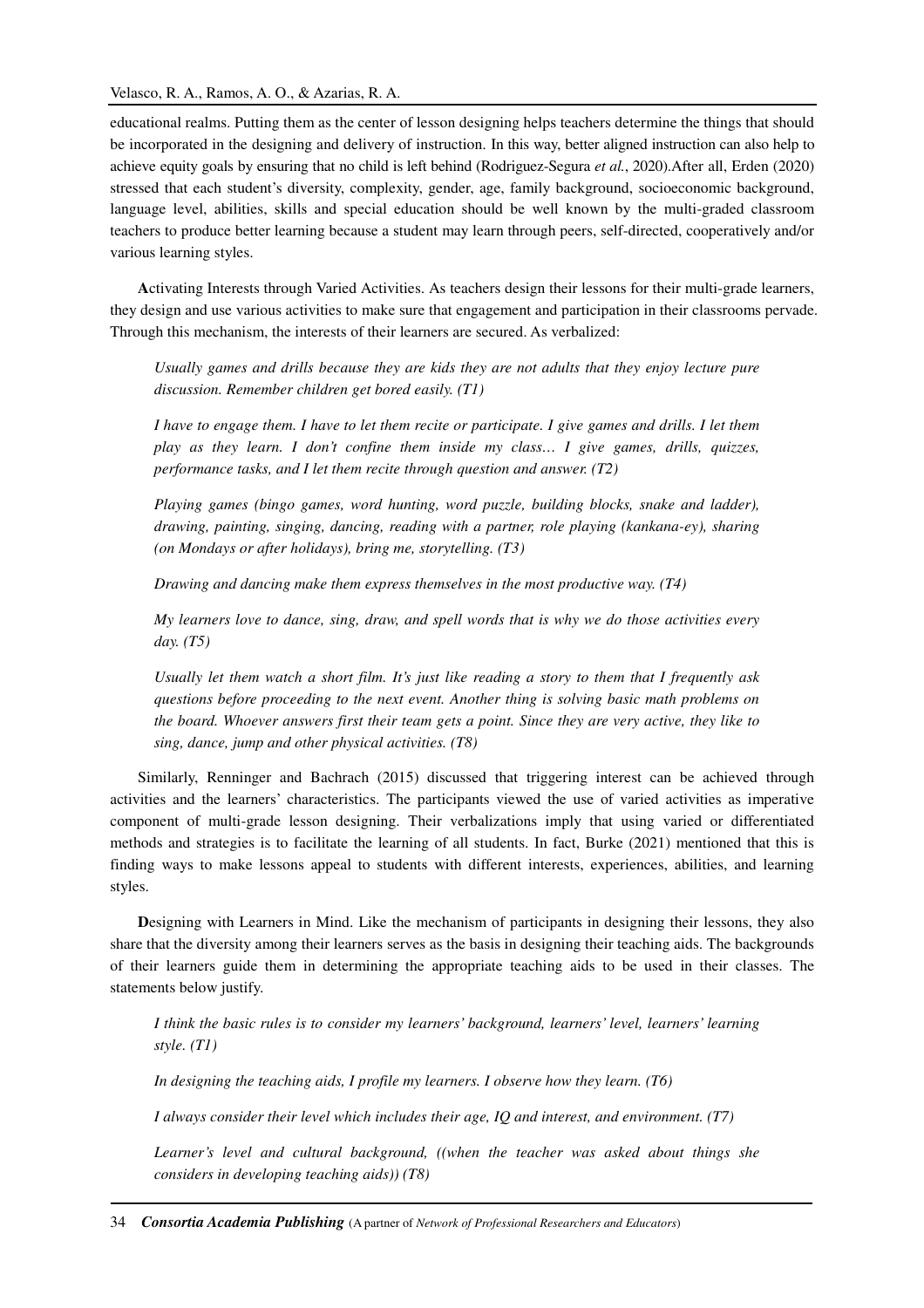The statements of the participants corroborate Royal Charters' (2017) discussion which said that individual needs and learning styles of learners are two of the main factors that should be taken into consideration when preparing teaching and learning materials. Also, Schultz (2015) noted that teachers who know how their kids learn can guide them and lead them to grow in their learning. The finding means that understanding the diversities among learners is a vital ingredient of well-designed teaching aids. Note that teaching aids cannot be successful if they do not conform to the diversities of learners. The time and effort of teachers in preparing them become futile if those aids will not serve their purposes. Apparently, the teaching material should meet the needs and wants of the learners (Tomlinson, 2010).

**A**dhering to Principles. In designing teaching aids, the participants articulated the need to consider the appropriateness, appeal, readability, and usefulness of the teaching aids that they will use. These criteria become their guide in developing their teaching aids in multi-grade setting. The statements below justify the claim.

*I need to know their styles for me to make appropriate, readable, appealing, and useful teaching aids. (T2)* 

*I get to design appropriate and readable teaching materials. (T6)* 

*I have to consider also the readability and appeal of the teaching aids. When my learners see something appealing they ask a lot like ania data ma'am? (T1)* 

*I need to know their styles for me to make appropriate, readable, appealing, and useful teaching aids. (T2)* 

*appropriateness of teaching aids, readability, appeal of the teaching aids ((When asked about the factors or things that she considers first in designing teaching aids)). (T3)* 

*colorful, attractive, useful ((When asked about the factors or things that she considers first in designing teaching aids)). (T4)* 

*Teaching aids must be attractive, safe and useful ((When asked about the factors or things that she considers first in designing teaching aids)). (T5)* 

*appropriateness, availability of resources, learner's level and cultural background, and attractiveness ((When asked about the factors or things that she considers first in designing teaching aids)) (T8)* 

The sharing of the participants implies that following principles or criteria of teaching aid preparation and construction leads to a well-design material. Tomlinson (2010) also revealed that teachers should consider principles [like those mentioned by the participants] when developing classroom materials. Erden (2020) pointed that the innovation level and creativity level must become known in the teaching-learning environment to improve and make such actions sustainable in multi-grade teaching.

**N**etting Learning through Varied Activities**.** In the multi-grade pedagogy, the ability of teachers to maximize learning as they deliver their lessons is vital. They need to design various activities to sustain and catch their learners' learning interests and attention as vital requisites of successful multi-grade instruction. This depicts the first theme on mechanisms in delivering lessons. As verbalized:

Basically, I give activities that allow them to apply what they learned like the ABAKADA, I have to let them read.

*Same answer, I give activities that allow them to use our lessons. I give games. I give drills. (T1)* 

Let them apply the lesson. Give quizzes and performances, but make sure to vary them and make *sure to let them enjoy… I give games. I let them recite every time I ask questions. (T2)*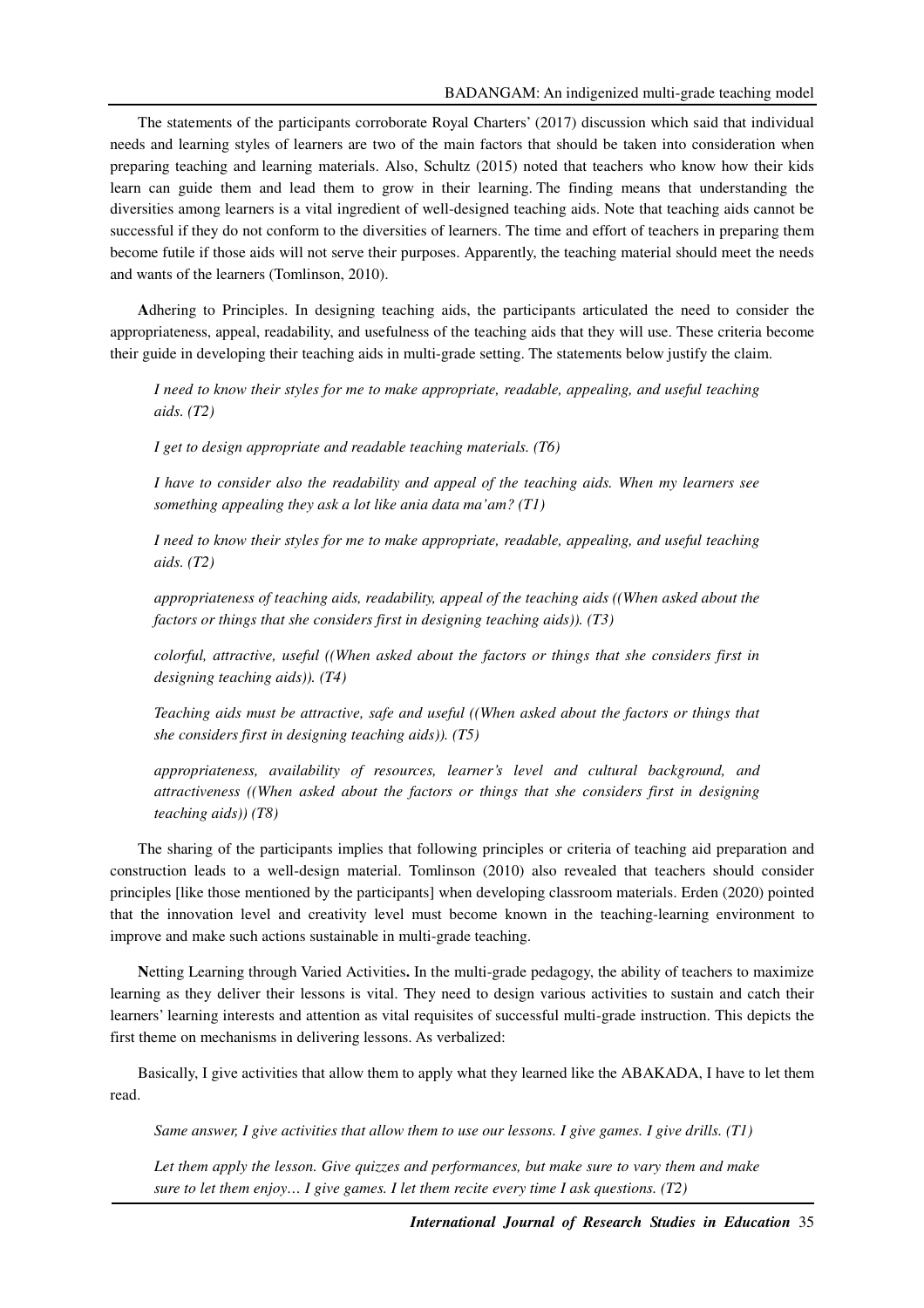*I ask questions, let them perform tasks that require them apply the lesson. (T3)* 

*I also let them draw their feelings about the story they have read or listen to. (T5)* 

*Application of the lesson is always the key. So I have to give drills and performance test so that I will know if they learn something from me. (T6)* 

*I give them enhancement activities or sometimes I let the smart ones tutor the slow learners… involving them in discussions and activities like playing fun games (T8)* 

From the abovementioned statements, the participants revealed that activities requiring their learners to apply their lessons are essential in delivering the lessons. This is one way of relating the lessons to the learners' lives and experiences. Theobald (2006) revealed that learners who understand the relevance for learning a particular concept, and what that learning implies for their everyday living, will generate interest. In fact, Thoonen *et al*. (2011) revealed that that connecting to the personal world (relevance) of students had a positive outcome on students' motivation. When teachers connect learning to the personal world of their learners by making learning tasks more relevant through relating instructions to students' experiences (Ferlazzo, 2015; Thoonen *et al*., 2011), they will see the links between what they do in class and how meaningful it is to their lives (Martin *et al*., 2002).

**G**oing Multi-Modal. As multi-grade teachers, the participants shared that in explaining their lessons they use variety of teaching aids. In so doing, the theme is operationally referred to as the ability of teachers to use variety of teaching aids in order to deliver their lessons. In so doing, they are not confined into one modality or type of teaching aids. The use of variety of multi-media materials is evident. The participants verbalized:

*I use the usual flashcards, bulletins, manila paper, reading materials. Now, I use laptops and projectors because we have electricity now, but I have to back up those with printed because electricity is unstable in our place. (T1)* 

*From that I can now make my flashcards, powerpoint, diagrams etc. the usual materials in elementary class because we have programs for such. I think you know that we have to make reading corner etc. the task of being an elementary teacher. (T2)* 

*Laptop, projector, charts, pictures, flash cards, realia, reading materials, speaker ((When asked about the teaching aids being used in the class)). (T3)* 

*I use attractive materials in teaching like pictures and I also tell funny stories. (T5)* 

*Pictures, flash cards, reading materials, realia ((When asked about the teaching aids being used in the class)). (T5)* 

 The statements of the participants reveal the vital role of using teaching aids in the success of delivery of instruction. In fact, Olayinka (2016) point out that they give room for acquisition of skills and knowledge and development of self- confidence and self- actualization. Accordingly, they enable both the teachers and students to participate actively and effectively in lesson sessions.

Finally, the use of instructional materials in the classroom has the potential to help the teacher explain new concepts clearly, resulting in better student understanding of the concepts being taught (Tuimur & Chemwei, 2015). As such, teachers are compelled to facilitate learning through the use of varied teaching materials that shall help them achieve their objectives.

**A**sking Questions. Questioning is vital aspect in the teaching and learning process. Through this, teachers get ideas that aid them in teaching their learners. The theme emerged as the participants shared that they ask questions whenever they discuss their lessons. This is one way for them to engage their students into discussion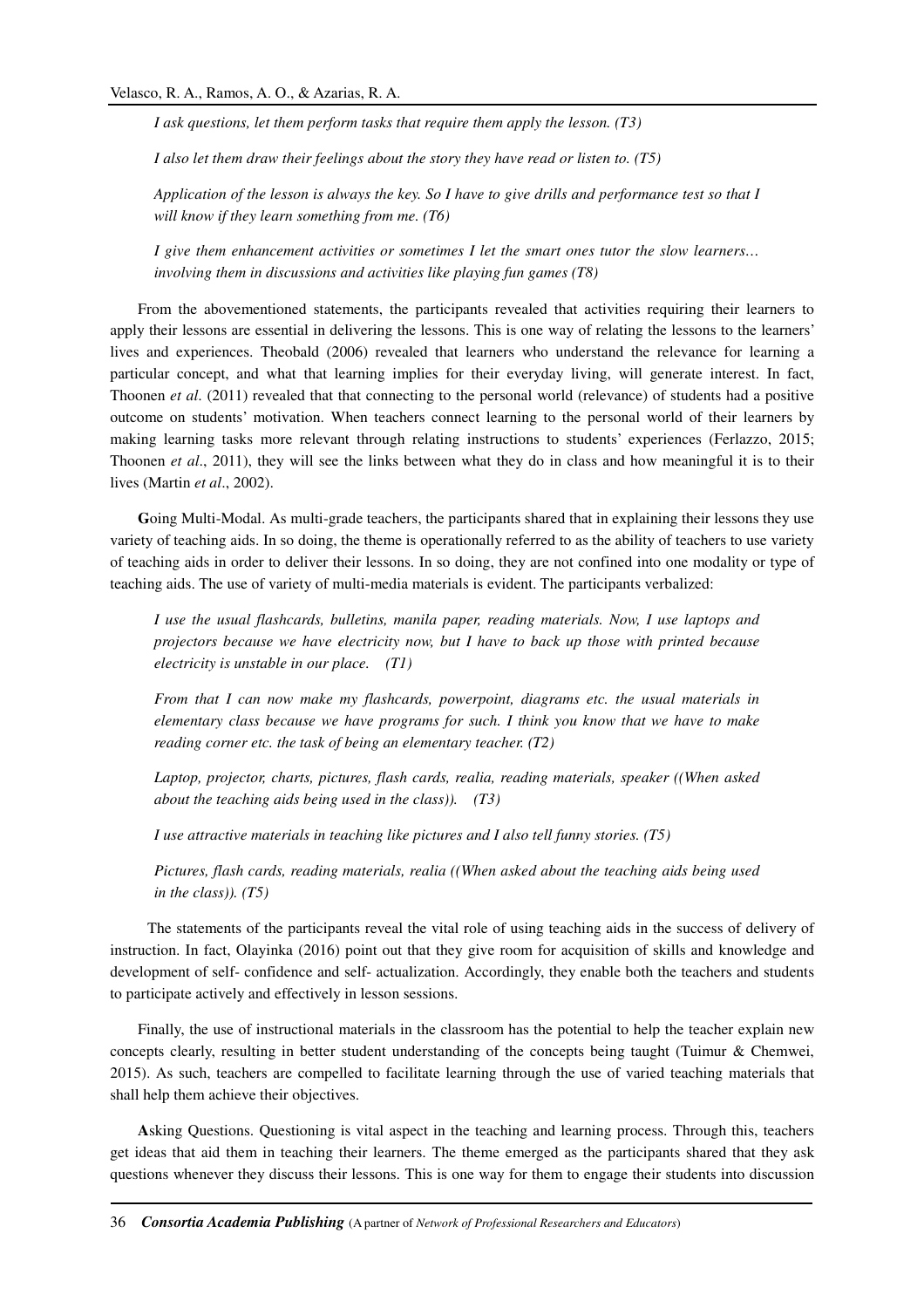and participation. They articulated:

*I ask questions to random learners. I let them recite. I let them enjoy the games. I give rewards or even let them compete with groups for a fun game. (T1)* 

*Ask questions. Give quizzes and performances, but make sure to vary them and make sure to let them enjoy. (T2)* 

*Also, I give activities, games, and ask questions, let them recite to trigger their interest. (T3)* 

*Calling their attention. I let them feel that they are important so they should learn by participating… I catch their attention by giving fun games. (T4)* 

*I always ask divergent questions to develop their critical thinking skills even though they are still young. (T5)* 

*I give graded recitation. I ask questions. (T6)* 

Clearly, the verbalizations of the participants conform to Yang's (2006) finding stating that the teacher's questions can be considered as the most powerful device to lead, extend and control communication in the classroom. Although questioning has long been thought of as an important aspect of education, more recent research studies indicate it has been brought to the forefront as a critical component of effective teaching (Hannel, 2009). Consequently, it increases curiosity, piques interest, and causes increased motivation when teachers use questioning effectively (Caram & Davis, 2005).

Notably, the statements of the participants revealed that when teachers create a classroom culture that requires students' continuous participation through answering complex, high- level questions at their cognitive level, it leaves them no choice but to be engaged (Hannel, 2009; Walsh & Sattes, 2005). Apparently, the use of a variety of techniques for questioning such as planning for and scaffolding questions stimulates student achievement and growth in the classroom (Phillips, 2013). Hence, good questioning techniques need to be modeled in order for students to become skilled in both thinking and questioning; because questioning leads to problem solving, quality questions will lead to quality decisions (Nappi, 2017).

**M**aking Use of Varied Assessment. In any aspect of educational process, assessment plays a vital role in determining the achievement of learning objectives and the success of instruction. In the case of multi-grade teachers, they make sure that they assess their learners using variety of assessment. Accordingly, they make use of variety of assessments to make learning more interesting. The verbalizations below justify the claim.

*I give quizzes. I let them recite. I ask questions. I let them apply the lesson. I give time for them to practice what they have learned. Paper pencil tests and performance test are also given to see if they learn something. These allow me to see if they really learn something and to make learning more interesting. (T1)* 

*For more interesting learning, I let them apply the lesson. Like I give projects. I let them solve problems. I engage them. I ask questions. I let them perform. I let them apply the lessons in real life situation. Drills and games are the best. (T2)* 

*I give activities, games, and ask questions, let them recite, let them do activities that require them to apply what they learned… short quiz, short activities, games, and other task that require them to apply their lesson in order to arouse their interest. These help me determine if they learned the lesson. (T3)* 

*I give seatwork and performance task* 

*I give short quizzes and games where they can apply what they have learned. This helps me*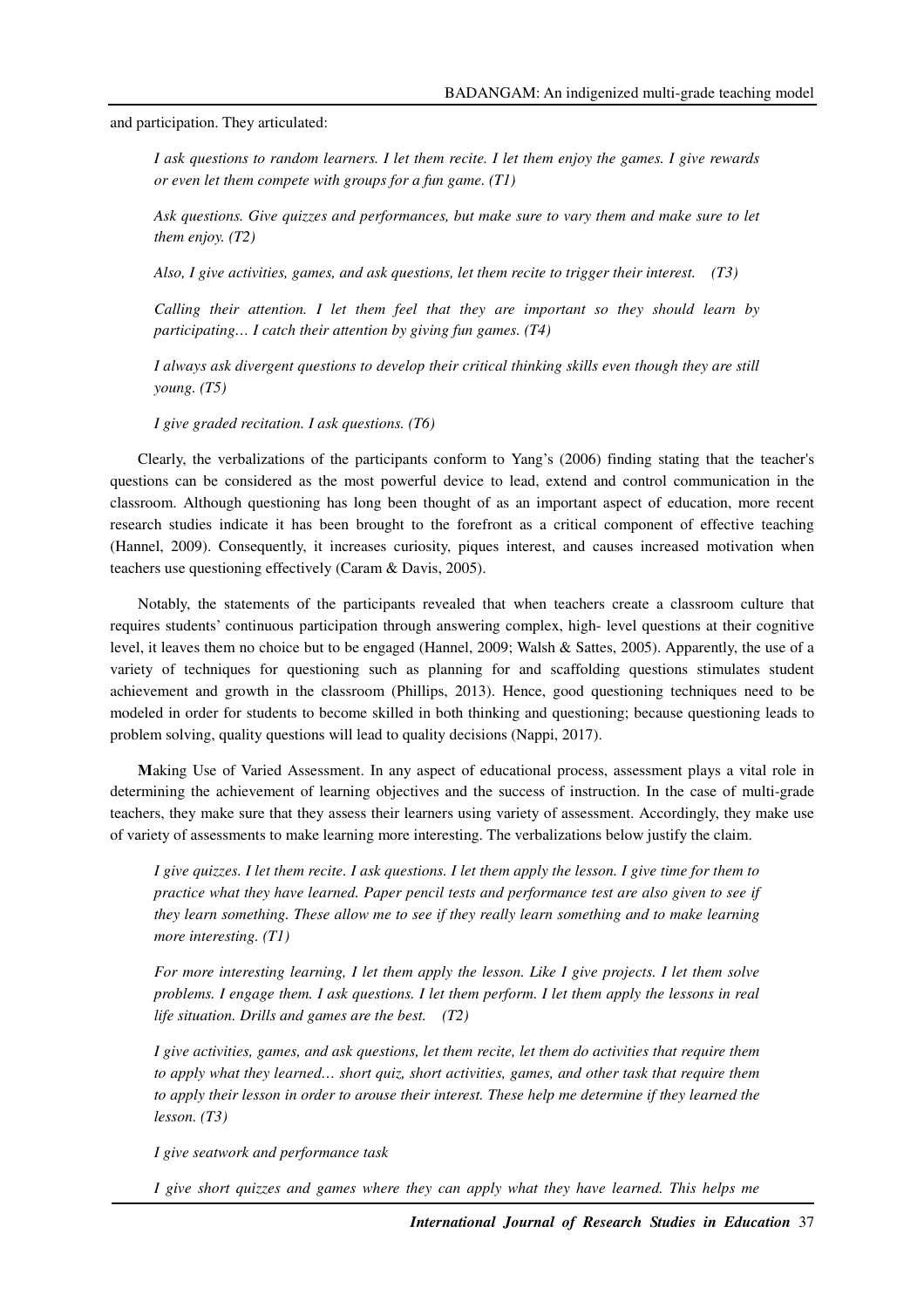*determine if they understand the lesson. These make my class interesting. (T4)* 

*I give quizzes, performance tasks, and fun games… These activities let me know if they understand the lesson or if the methods I employed are effective, and allow me to make my class assessment interesting. (T5)*

*I test my learners by giving quizzes, performance test, drills, and others. I let them apply all the things we discussed. The result of their assessments tells if my objectives are met. (T6)* 

The statements of the participants support Erden (2020) who revealed that a multi-graded teacher needs to design or produce assessment strategies to meet the individual requirements of the students because each student has got different backgrounds, learning styles and needs. Notably, assessment should be varied to determine if set objectives or goals are met. In fact, the assessment techniques used by the teachers, the frequency of the assessment activities, the feedback given to the students, and the presentation of the assessment results constitute an assessment environment for every classroom (Buldur & Doğan, 2014).

Finally, Miller *et al*. (2009) pointed out that assessment is very important for effective instruction because it is a process of determining what the students know, what they are capable of doing and what they are interested in. Consequently, it has a strong effect on students' various affective and cognitive characteristics, such as their learning approaches (Biggs, 2003; Hamdorf & Hall, 2001), and their academic achievement and attitudes (Taş *et al*., 2013). As such, assessments should meet and address their learning styles, needs and diversities.

*3.3 Teaching Model in Multi-Grade Teaching* 



*Figure 2.* BADANGAM: Teaching Model in Multi-Grade Teaching

In this study, four aspects of multi-grade teaching are explored: designing lessons, developing teaching aids, delivering lessons, and assessing learners. In these four aspects of multi-grade teaching, the mechanisms of teacher were identified as they shared their experiences as multi-grade teachers. The rich sharing of the participants led to the formulation of the teaching model in multi-grade teaching in the context of Cervantes District in Cervantes, Ilocos Sur which is dubbed as BADANGAM Model. The term BADANGAM is a Kankanaey word which means to help. This is also a word variation for *Binnadang* which is a Cervantesian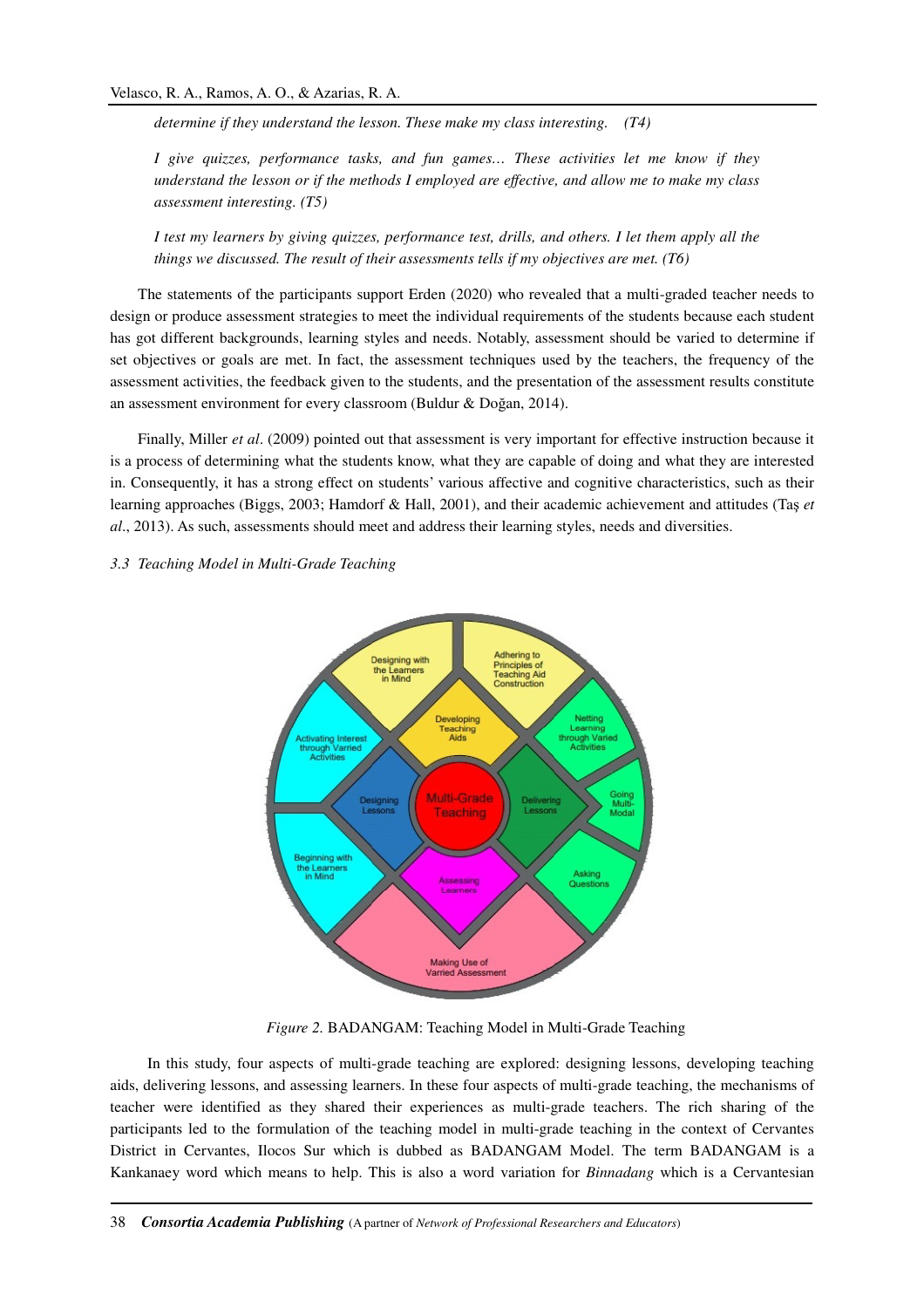Kankanaey word for *Bayanihan* or *pagtutulongan*. With that being said, the *BADANGAM* if use in a sentence would mean that one should/shall/will help people who need help. As such, the BADANGAM Model suggests that multi-grade teachers serve as the concerned individuals that shall help the learners maximize their potentials and learning in multi-grade instruction. In doing this noble cause, the teachers use the mechanisms, as exemplified in the previous discussion, which are themed as **B**eginning with the Learners in Mind, **A**ctivating Interests through Varied Activities, **D**esigning with the Learners in Mind, **A**dhering to Principles, **N**etting Learning through Varied Activities, **G**oing Multi-Modal, **A**sking **Q**uestions, and **M**aking Use of Varied Assessment (Fig. 2).

### **4. Conclusion**

Cervantes District in Cervantes, Ilocos Sur has long been offering multi-grade instruction in the different barangays of the municipality. With this long history of the district in delivering multi-grade instruction, dearth of studies pervades. This dearth alongside the interesting nature of multi-grade instruction served as the one of the compelling force that led to the conceptualization of this study. As such, this study described multi-grade teaching as it is lived and experiences by multi-grade teachers of Cervantes District.

The cool and warm analyses the extended texts revealed the views of multi-grade teachers on multi-grade teaching as they share their lived experiences. The participants acknowledged the challenging nature of multi-grade teaching. Despite the challenges of multi-grade teaching, the participants still manifested positive views on multi-grade instruction. In fact, they articulated that multi-grade teaching is fulfilment, love, and learning. Evidently, their positive views as a result of their experiences circumvent the challenges they face. Clearly, they demonstrate flexibility, passion, and dedication as they dispense their roles, duties, and responsibilities as multi-grade teachers.

In addition, their mechanisms along designing lessons, designing teaching aids, delivering lessons, and assessing learners emerged which led to the formulation of the BADANGAM Model. The verbalizations of the participants clearly suggest placing the learners at the center of multi-grade instruction. Notably, diversifying learning activities, using proper and appropriate teachings aids, asking questions, and varying assessment are imperative in the success of multi-grade instruction. These indicate that multi-grade teachers eclectically make use of the theoretical and skills knowledge they have in accordance to their pedagogical contexts or the diversity of their learners.

Finally, the BADANGAM Model which resulted from the verbalizations of the participants highlights the vital role of teachers in multi-grade instruction, to help the learners. The mechanisms that the participants shared indicate that teachers remain steadfast with the changes and demands in education sector. The emergence of contextualized teaching model in multi-grade instruction accentuate that real scenarios of teaching world transcend theoretical understanding of teaching and learning. Hence, the provision of quality, relevant, and excellent education to multi-grade learners relies on the contextualized pedagogical skills and knowledge of the teachers.

#### *4.1 Recommendations*

In the lights of the findings and conclusions of the study, the following recommendations are forwarded:

- $\triangleright$  As a way of circumventing the challenges of multi-grade teaching, the Department of Education and its officials may match and reinforce the positive views of multi-grade teachers through providing relevant intervention or mitigation programs and assistance to them.
- $\triangleright$  School officials may formulate training programs that shall reinforce identified mechanisms in multi-grade instruction and that shall provide additional knowledge on multi-grade instruction which the teacher could use in furthering their teaching mechanisms.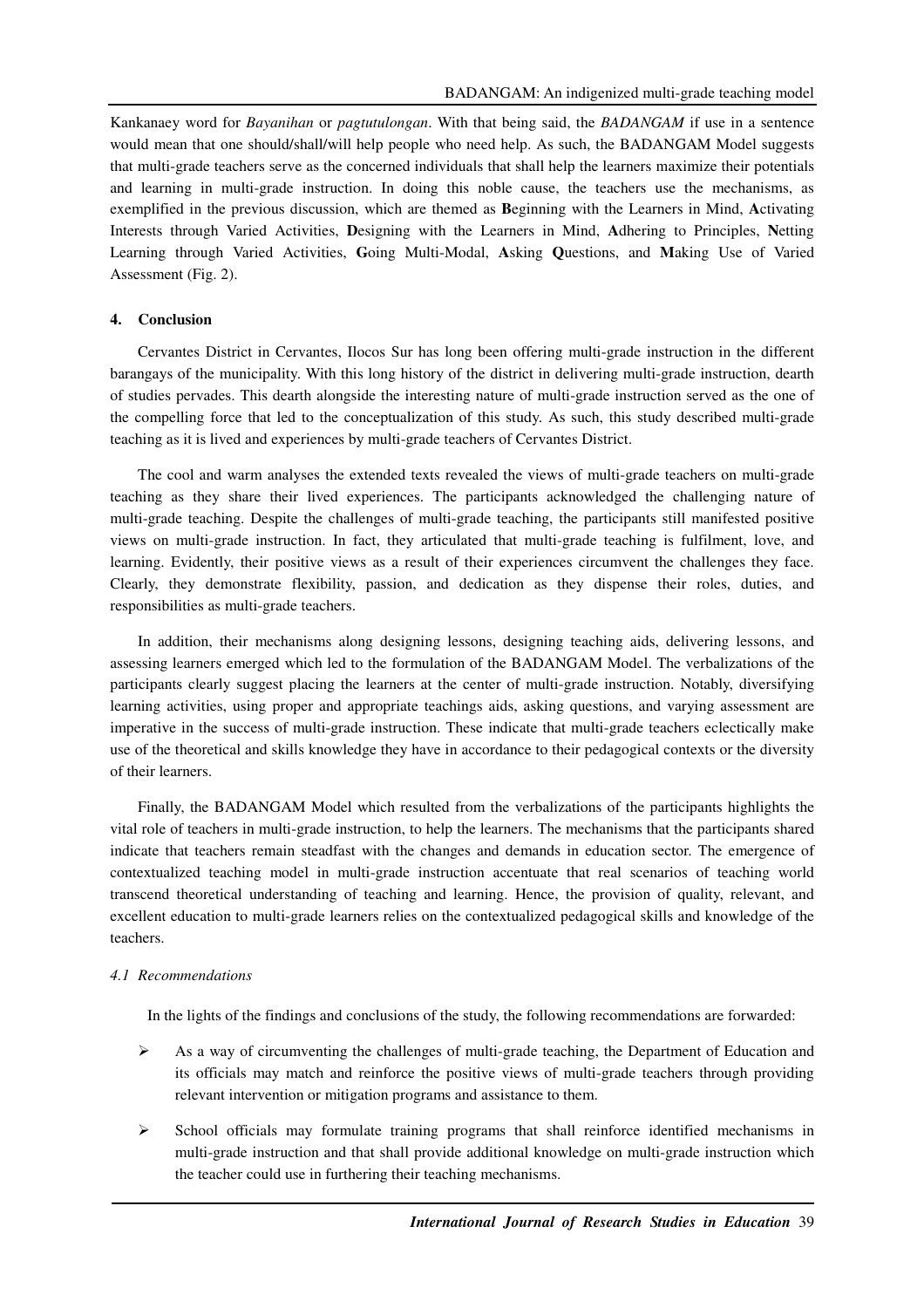- $\triangleright$  The BADANGAM Model in multi-grade instruction may be pilot tested or used for improvement.
- $\triangleright$  Further studies should be conducted to test the effectiveness of the developed model. Relevance and applicability of the trainings and education provided to multi-grade teachers should also be explored for policy and training formulation.

## **5. References**

- Azarias, A. R., Ballocanag, R., Ramos, A. O. …. & Holmes, M. V. M. (2020). Freewill in pedagogy: Phenomenologizingthe lived experiences of seasoned teachers. *International Academic Journal of Education & Literature, 1*(7), 329-334*.*
- Belleza, J., & Feliciano, E. (2018). Multi-grade intermediate mathematics teaching schemes: The case of education in District of Tublay, Benguet. *Mountain Journal of Science and Interdisciplinary Research, 78(2)*, 115-136.
- Biggs, J. B. (2003). *Teaching for Quality Learning at University*, 2nd ed. Buckingham: Society for Research into Higher Education and Open University Press.
- Blease, B. & Condy, J. (2015). Teaching of writing in two rural multigrade classes in the Western Cape. *Reading & Writing* 6(1).
- Blömeke, S., Houang, R., Hsieh, F. J., & Wang, T. Y. (2017). *Effects of job motives, teacher knowledge and school context on beginning teachers' commitment to stay in the profession: A longitudinal study in Germany, Taiwan and the United States*. In G. K. LeTendre& M. Akiba (Eds.), International handbook of teacher quality and policy (pp. 374–387). London: Routledge.
- Braithwaite, P., Moore, S. Saba, D., Dieringer, L., De Bruycker, M., Smith, P. Mysak, J. & Harding, L. (2017). *Teachers of Tomorrow: Why Become a Teacher?* Retrieved on September 2, 2021 from https://www.teachersoftomorrow.org/blog/insights/should-i-be-a-teacher
- Buldur, S., &Doğan, A. (2014). Adaptation of the students' perceptions of the science and technology course classroom assessment environment scale into Turkish. *Education and Science*, *39*(176), 199-211.
- Burke, J. (2021). *15 Ways to Vary Instruction*. Retrieved on September 2, 2021 fromhttps://www.scholastic.com/teachers/articles/teaching-content/fifteen-ways-vary-instruction/
- Cadosales, M. N. (2017). Teaching efficacy of elementary students teachers. *Journal of Research in Administrative Sciences*, *6*(1), 7-12.
- Caram, C. A., & Davis, P. B. (2005). Inviting student engagement with questioning. *Kappa Delta Pi Record*, *42*(1), 18-23.
- Dennis, M. (2012). *A study of how teachers show love in the classroom (*Doctor of Education Dissertation)*.* Retrieved on September 2, 2021 http://digitalcommons.georgefox.edu/edd/13
- Downey. D. B., Von Hippel, P. T. & Hughes, M. (2008). Are "failing" schools really failing? Using seasonal comparison to evaluate school effectiveness. *Sociology of Education, 81*(3), 242-270.
- Erden, H. (2020). Teaching and learning in multi-graded classrooms: Is it sustainable? *International Journal of Curriculum and Instruction*, *12*, 359-378.
- Falken, D. (2021). *Why teaching is so fulfilling*. Retrieved on September 2, 2021 from https://www.linkedin.com/pulse/why-teaching-so-fulfilling-dena-falken
- Ferlazzo, L. (2015). *Strategies for helping students motivate themselves*. Retrieved October 6, 2021, from http://www.edutopia.org/blog/strategies-helping-studentsmotivate-themselves-larry-ferlazzo
- Hamdorf, J., & Hall, J. C. (2001). The development of undergraduate curricula in surgery: III. Assessment. *The Australian & New Zealand Journal of Surgery*, *71*, 178-183.
- Hannel, I. (2009). Insufficient questioning, *Phi Delta Kappan*, *91*(3), 65-69.
- Haq, G. N., Farooq, R. A., &Tabassum R. (2017). Comparison of Multi-grade Teaching with Mono-Grade teaching at Primary Level. *Journal of Applied Environment and Biological Sciences.*
- Hough, l. (2018). *What's Love Got to Do With It? John Miller's new book looks at the role love and compassion play in education*. Harvard Graduate School of Education.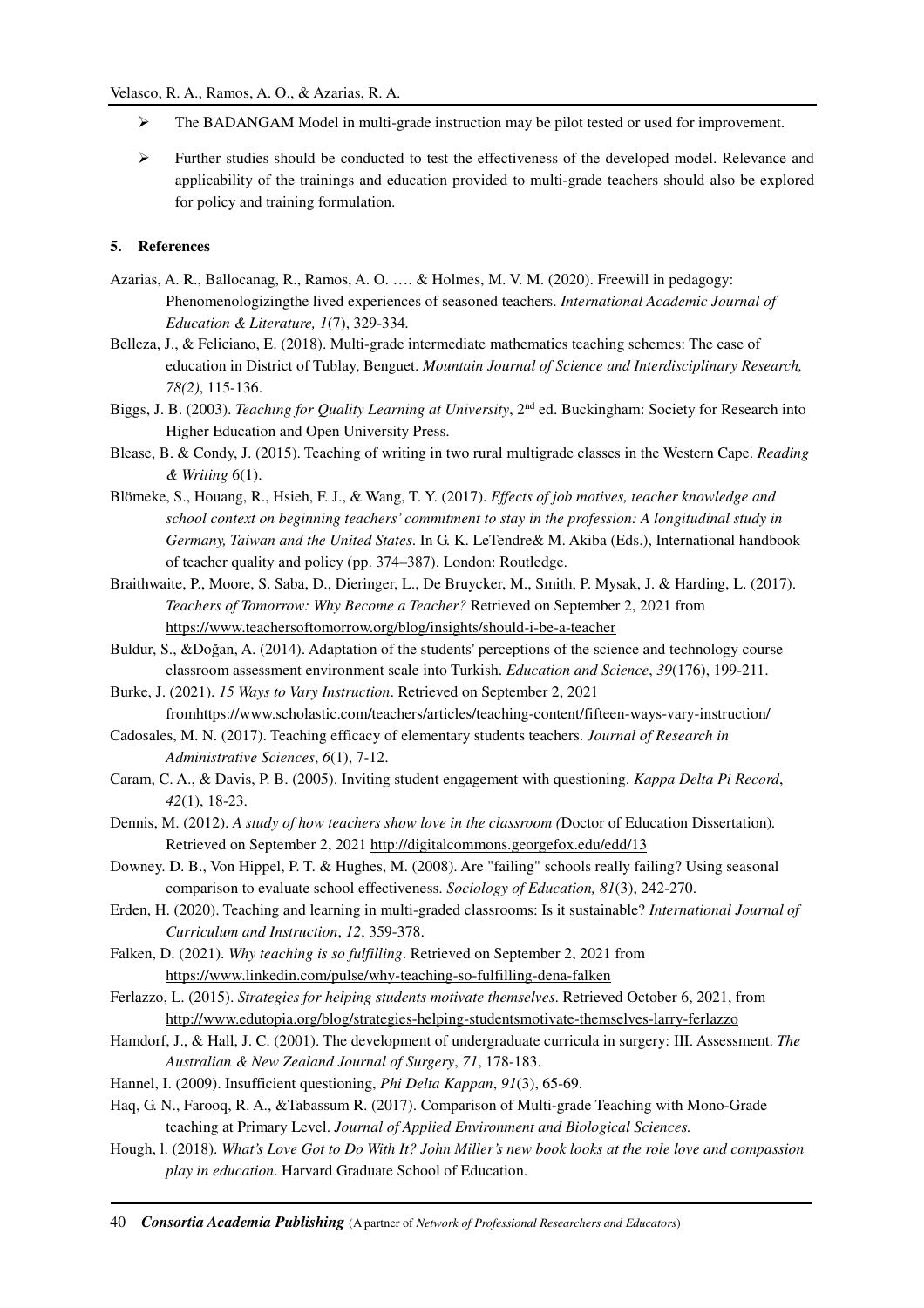- Ilter, İ. (2015). Sınıf Öğretmeni Adaylarının Birleştirilmiş Sınıf Kavramına İlişkin Metaforları. *İlköğretim Online*, *14*(4), 1450-1468.
- Intal, A. D. (2018). *Status of K to 12 in education system of the Philippines*. Retrieved on January 19, 2020 from https://www.pressreader.com/
- Joubert, J., & Jordaan, V. A. (2010). *Pedagogy of multigrade*. Unpublished paper presented at the Southern African Conference for Multigrade Education, Paarl, South Africa, 22 to 24 March.
- Klassen, R. M., & Chiu, M. M. (2011). The occupational commitment and intention to quit of practicing and pre-service teachers: Influence of self-efficacy, job stress, and teaching context. *Contemporary Educational Psychology*, *36*(2), 114–129.
- Kunter, M., Klusmann, U., Baumert, J., Richter, D., Voss, T., & Hachfeld, A. (2013). Professional competence of teachers: Effects on instructional quality and student development. *Journal of Educational Psychology*, *105*(3), 805.
- Martin, J. J., Kulinna, P. H., &Cothran, D. (2002). Motivating students through assessment. *Journal of Physical Education, Recreation & Dance*, *73*(8), 18-19. https://doi.org/10.1080/07303084
- Miller, M., Linn, R., & Gronlund, N. (2009). *Measurement and Assessment in Teaching*, 10<sup>th</sup> ed. Upper Saddle River, NJ: Pearson.
- Naparan, G. & Alinsug, V. (2021). Classroom Strategies of multigrade teachers. *Social Sciences and Humanities Open*, *3*(1), 1-6. https://doi.org/10.1016/j.ssaho.2021.100109
- Naparan, G. B., & Castañeda, I. L. P. (2021). Challenges and coping strategies of multi-grade teachers. *International Journal of Theory and Application in Elementary and Secondary School Education*, *3*(1), 25-34.
- Nappi, J. S. (2017). The importance of questioning in developing critical thinking skills. *International Journal for Professional Educators, 84*(1), 30-41.
- Olayinka, A-R.B. (2016). Effects of instructional materials on secondary schools students' achievement in social studies in Ekiti State, Nigeria. *World Journal of Education*, *6*(1), 32-29.
- Phillips, E. (2013). A case study of questioning for reading comprehension during guided reading. *Education, 41*(1), 110.
- Ramrathon, L., & Ngubane, T. I. (2013). Instructional leadership in multi-grade classrooms: What can mono-grade teachers learn from their resilience? education as change: *Issue sup1: School Instructional Leadership*, *17*(1), S93-S105. https://doi.org/10.1080/16823206.2014.865995
- Renninger, K. A., & Bachrach, J. E. (2015). Studying triggers for interest and engagement using observational methods. *Educational Psychologist, 50*(1), 1-12 https://doi.org/10.1080/00461520.2014.999920
- Rodriguez-Segura, D., Campton, C., Crouch, L., & Slade, T. (2020). Learning inequalities in developing countries: Evidence from early literacy levels and changes. *International Journal of Educational Development*.
- Royal Charter. (2017). *Factors to consider when selecting instructional materials.* Retrieved on September 3, 2021 fromhttps://www.open.edu/openlearncreate/mod/page/view.php?id=168511Sampson, C., & Condy, J. (2016). One teacher's experiences of teaching reading in an urban multigrade foundation phase class. *Perspectives in Education*, *34*(2), 83-96. https://doi.org/10.18820/2519593X/pie.v34i2.7
- Sampson, C., & Condy, J. (2016). One teacher's experiences of teaching reading in an urban multigrade foundation phase class. *Perspectives in Education*, *34*(2), 83-96. https://doi.org/10.18820/2519593X/pie.v34i2.7
- Schultz, M. (2015). *The Importance of Getting to Know Your Students*. Retrieved on September 3, 2021 from https://www.bamradionetwork.com/the-importance-of-getting-to-know-your-students/
- Serin, H. (2017). The role of passion in learning and teaching. *International Journal of Social Sciences and Educational Studies, 4*(1), 60-64.
- Silver, F. (2018). *What skills knowledge & experiences are needed to become a teacher?* Retrieved on September 2, 2021 from https://work.chron.com/skills-knowledge-experiences-needed-become-teacher-14030.html
- Taole, M. J., & Cornish, L. (2017). Identifying the professional knowledge base for multi-grade teaching. *The Online Journal of New Horizons in Education, 7*(4).
- Taş, E., Karakaya, M., Çetinkaya, Ç., &Apaydin, Z. (2013). An investigation on web designed alternative